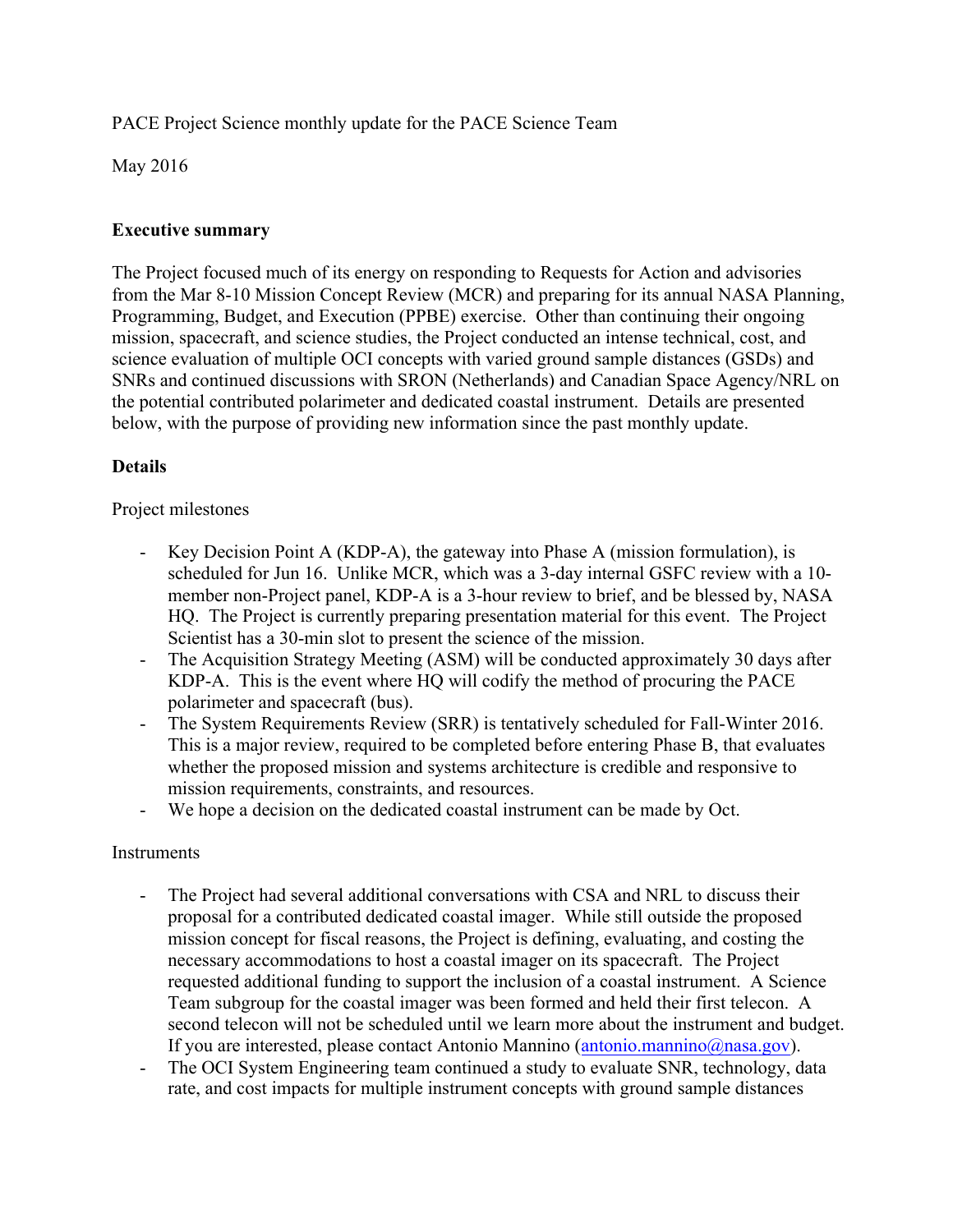(GSDs) of 500, 750, 1000, and 1250 m. As a reminder, the threshold OCI concept is a hyperspectral scanner with 1000 m GSD. A full day debrief on their results is scheduled for May 12. See SNR vs. GSD Science analysis below.

- No news to share on the polarimeter. The Project preference continues to be SPEX after substantial reviews of both cost and scientific/technical capabilities.

#### Science analyses

### **All science data analysis packages will be shared with the Science Team. All input from the Science Team on any of the analyses, before or after completion, is most welcome.**

First, a proposal: We would like to begin sharing more specific details on the OCI concept (among other things) with the ST via webinars on the scale of every month or two, pending the availability of the Instrument Scientist and Systems Engineering. These will probably be short, targeted presentations on specific concepts or results. The Project will work with the ST leads to establish this activity.

- SNR vs. GSD: Project Science continued to compile the scientific benefits for the various GSDs and to evaluate the impact of the modeled SNRs (provided by Engineering) for the modified instrument concepts needed to achieve the various GSDs. The OBPG developed a Monte Carlo approach to evaluate the impact of noise on derived remote-sensing reflectances, the uncertainties from which will be used to infer if the OCI SNRs can meet mission threshold requirements on these reflectances (those of you at OCRT will note that Bryan Franz presented some of this material). Highlights:
	- o We believe the threshold uncertainty in the red (max of 0.001 reflectance or 5%) to be scientifically insufficient. We are looking into refinement of this to inform Systems Engineering of our needs to enable science related to phytoplankton fluorescence, gaseous transmission, etc. ST thoughts welcome.
	- o ST suggestions for atmospheric benefits of finer GSD are still welcome, but time is running out (by the end of this week please).
	- o The Project expects combined Science and Engineering results to be presented on May 12. Results will impact near-term decisions on long-lead procurements, such as instrument detectors.
- Hyperspectral SWIR: Project Science requested that Engineering evaluate the technical and cost impacts of replacing any/all of the SWIR diode arrays with a spectrograph(s). We believe hyperspectral SWIR will not be achievable for OCI given technological limitations of detector read rates (balanced with development costs), major increases in data rates, and other factors that increase instrument cost.
- Altitude reduction from 675 km to  $\sim$ 425 km: Per the request of HQ, the Project is exploring the technical and scientific impacts of lowering the PACE observatory altitude to ~425 km. Hypothetically, were a satellite constellation to be formed around PACE, this would benefit LIDAR and radar instruments used in oceanographic and atmospheric studies. We believe that 2-day global coverage (approximately 16 day repeatability) for OCI is achievable at roughly 425 km with sensor zenith angles to  $\sim$  62-deg. Systems Engineering will further explore the impacts to both OCI and the spacecraft (e.g.,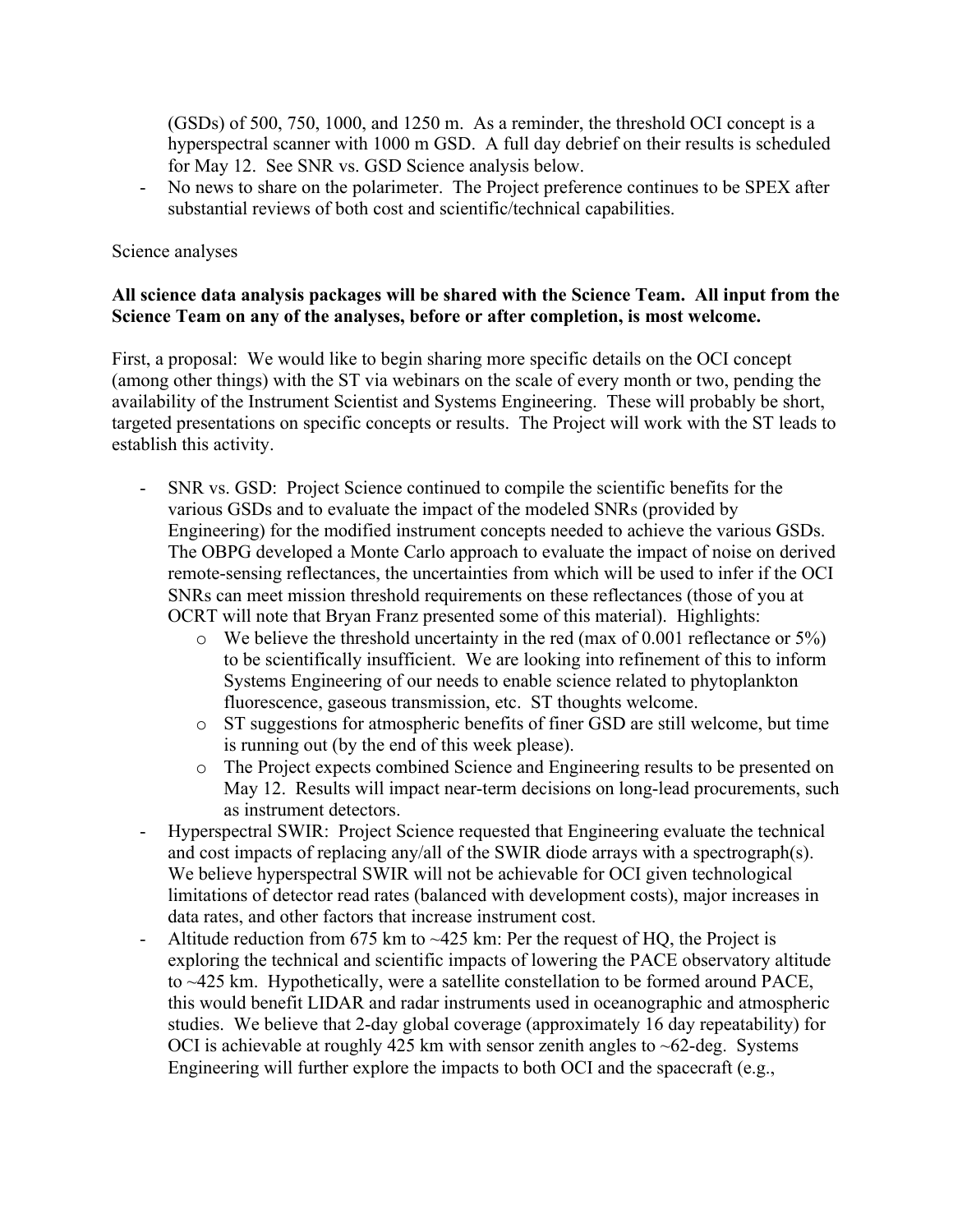additional fuel is required for orbit maintenance). In addition, ST input on an Equatorial crossing time of 13:30 (versus the threshold 11:00 to 13:00) is welcome.

- Spectral super-sampling: Project Science continued compiling and evaluating the utilities of collecting data of finer spectral resolution than 5 nm and spectral steps (e.g., 1.25 nm) of overlapping 5 nm bands (FWHM) for small spectral ranges (e.g., the chlorophyll fluorescence peak and  $NO<sub>2</sub>$  range as identified in the SDT). ST suggestions for additional (limited) spectral domains where such sampling would have significant benefits to the mission are welcome (near the  $O_2$  peak?). Thank you to those of you who have commented on this.
- Others in the queue (advance input welcome from the ST): Science utility of extending the spectral range to 315 nm; SWIR SNR requirements; and, science impacts of spatial aggregation to smaller pixels at the end-of-scan (something the current OCI concept can do for UV-NIR, but not SWIR).

# Communications

The Ocean Ecology Lab and OBPG have been increasingly supporting the ocean color communications and outreach material coming out of GSFC. The list below represents the material related to PACE. Please let the Project know about related ocean color, clouds, and aerosols communications and outreach activities!

- We are involved in NASA-wide Earth Expeditions communications campaigns with relevance to PACE science themes (http://nasa.gov/earthexpeditions). The OBPG is collaborating with HQ, LaRC, JPL, and other centers on, for example:
	- o KORUS-OC KORUS-AQ Apr 21 press release complete, May 20 dedicated press release planned, social media planned before and during cruise
	- o NAAMES assisting with shareables, May 6 press release complete, May 10 NASA Social in Woods Hole planned, multi-media coverage planned from Woods Hole in port and onboard the C-130 flight during the campaign
	- o CORAL social media planned, will assist with press releases
- Social media:
	- o Now on Facebook: NASA.Oceans and Instagram: nasaoceans
	- o Twitter: @NASAOceans has > 900 followers, 164K tweet impressions in April
	- o Earth 24Seven PACE-related action shots were broadcast over social media on Earth Day (Apr 22): https://www.flickr.com/photos/earthrightnow/25943132954/in/album-72157665047762664/
- Upcoming public engagement events:
	- o World Ocean Day Jun 4 (ocean color table with phytoplankton cultures and microscopes and hands-on spectrophotometer activity)
	- o Science Day on Capitol Hill Jun 15 (Hyperwall talk)

# Applied Sciences

The Project has requested additional budget support to develop an Applied Sciences program in accordance with an upcoming HQ/ESD directive. In the meantime, the HQ Applied Sciences